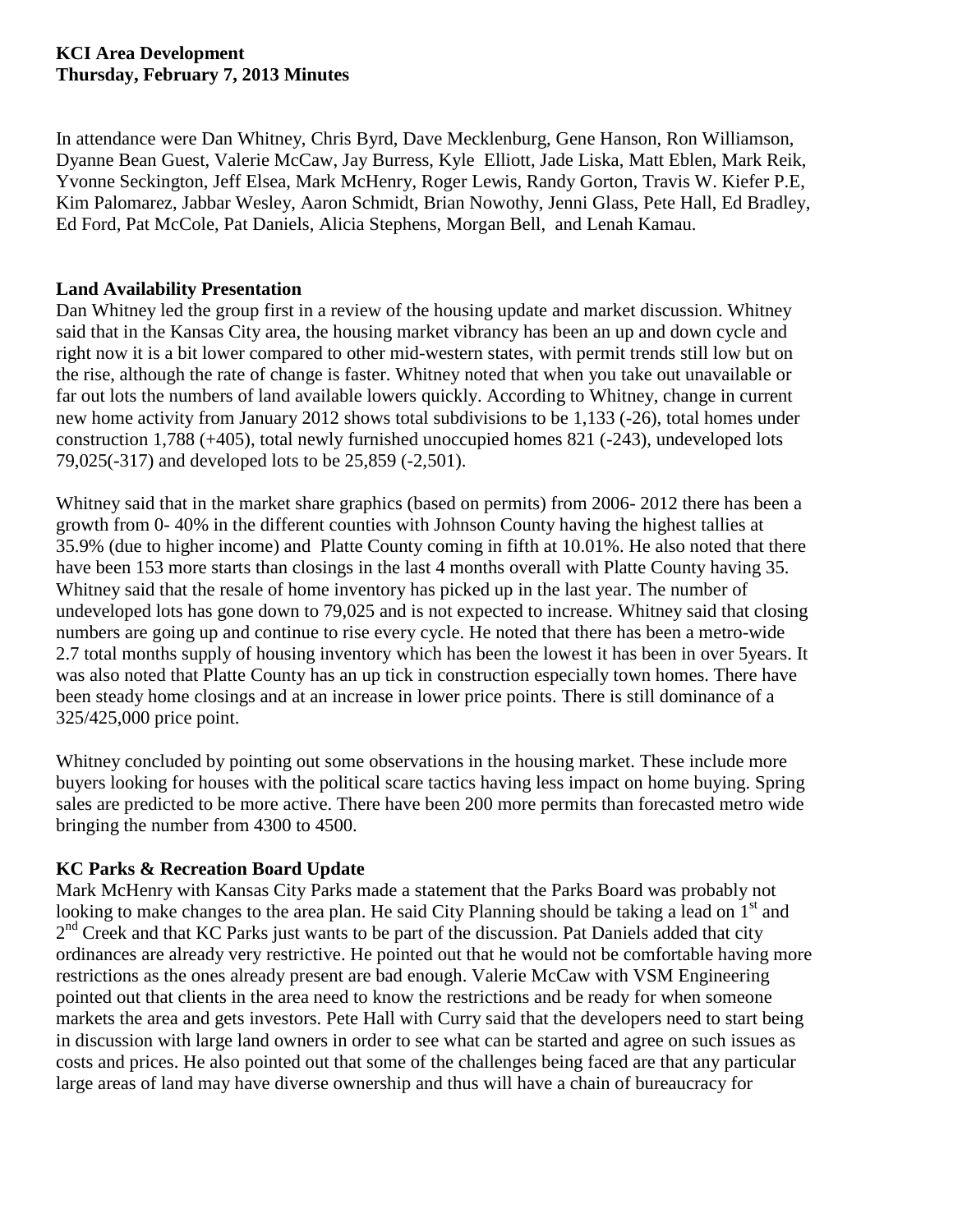decisions to be made. He also pointed out that some of these large land areas are long-term, family owned parcels and so the family is reluctant to sell it.

Chris Byrd said there need to be plans that are feasible and economic since the City is not able to raise the funds and thus the developers end up having to pay for the whole project. He also noted that workforce housing is still a need. Aaron Schmidt with Hunt Midwest said there are seven existing plans right now. At some point this needs to be actually developed. Dave Mecklenburg said he would like to see plans consolidated and costs being cut while still reaching the goals and getting everything ready for when the investors come in. He also said that once we get investors building and the area growing, the zoning will be very light. School districts will also receive tremendous pressure to build schools. Mecklenburg continued to say that parts of Platte County have not been developed because of the terrain. There is not much usable land for parks and compared to the marketplace, Platte County did not have as many outlying communities. In addition, Mecklenburg pointed out there is an established pent up demand in the next five years with housing recovery starting at mid/upper price point with more buyers actively looking for new homes. He also said subdivisions that had been previously neglected are starting to clean up with more growth.

Mecklenburg said that it would be a unique opportunity for the Northland, based on the Kessler Plan to have a city within a park. He said that this would be a good time to revisit the plan of having a park in the center of  $1<sup>st</sup>$  and  $2<sup>nd</sup>$  Creek which would be also a good opportunity for great home values. Set up properly, this is a great opportunity for Kansas City to build a crown jewel.

# **First Creek Sewer Project Update**

Aaron Schmidt said Phase 1 is under construction but slow going as there is a lot of rock under I-435. He said that the first pipe was already in the ground and that an intercept or line will be done at the end of the year.

Ed Ford updated the group that there was a Planning and Zoning meeting today and an update on sewers would be forthcoming.

On the real estate report, Alicia Stephens said that the office vacancy is high.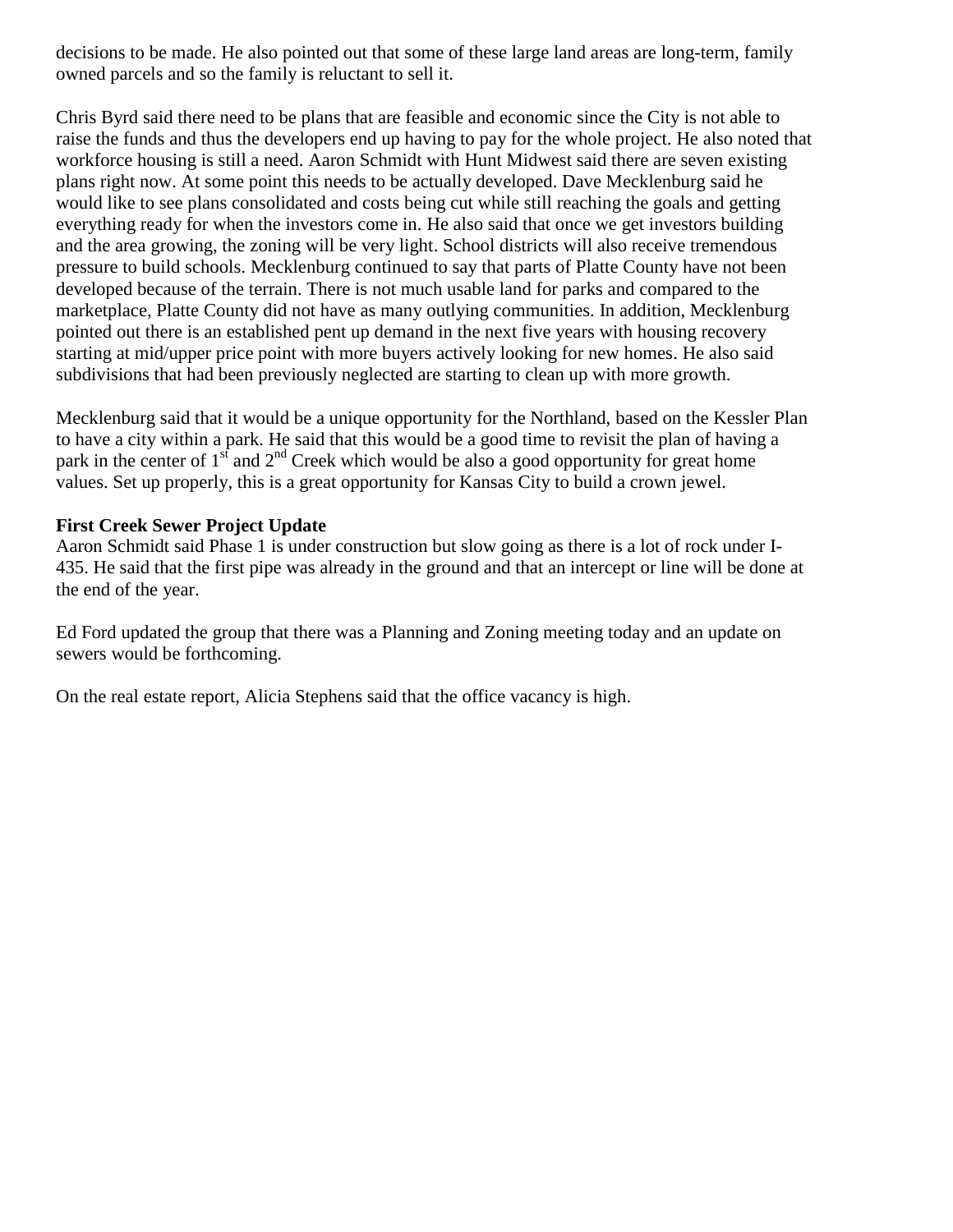#### **KCI Area Development**

### **Thursday March 7, 2013 Minutes**

In attendance were Duane Soper, Tim Dougherty, Brian Nowotny, Jeff Elsea, Shelie Daniel, Greg Martinette, Kyle Elliot, Jade Liska, Jenni Glass, Ron Williamson, Mike Riek, Matt Eblen, Travis W. Kiefer, Jabbar Wesley, Kim Palomarez, Wes Minder, Chris Byrd, Randy Gorton, Jim Hampton, Ed Ford, Darren Hennen, Alicia Stephens, Morgan Bell and Lenah Kamau.

#### **Platte County Transportation Needs & Priorities Discussion**

Darren Hennen from Olsson led the group in a review of Northland Transportation Projects. He pointed out that the list of projects was not in any order of priority and that all the projects are being looked at and will be worked on in terms of two main categories which are: available funding and safety. Hennen also added the expansion and improvement of transportation could include light rail. Hennen gave an update on the main projects that are underway and said most highways will need safety enhancements. He added there is a lot of growth in terms of businesses and population and thus traffic keeps getting heavier. The major project highways mentioned include: 92 Highway from Kearny to Platte City, I-35 New Kearny Interchange, 152/ I-35 interchange, I-29/ I-35/ 169(redesigned – 8 ramps within 1 mile), I-29/44 interchange(outer road funded),  $72^{nd}$ / I-29 (scoping to understanding issue), 210/I-435 Interchange, 291, I-35/435 and Parkville 45 Highway to 435.

In regards to the Fairfax Bridge which connects KCK to Riverside through Hwy 635, Hennen said the project is moving forward and is getting a lot of support. The project has prioritization from MODOT and since it is on both the MO and KS side, MO contributes half and KS the other half of the funding. In regards to the Broadway Bridge, Hennen said it is an expensive and complicated project and it will only get worse as population and businesses in the Northland increase. Jim Hampton said there needs to be talks about a new bridge from the North to the South. Hennen agreed and added that morning traffic on 169 is usually backed up to Metro North and there needs to be capacity improvements.

He added that Hwy 152 is already an issue and is going to continue to be an issue as Platte County grows especially with the developing of 1<sup>st</sup> and 2<sup>nd</sup> Creek. Hennen added there needs to be an understanding of the capacity design of Hwy 152 and how it can be expanded in the future as it acts as a connector to Leavenworth where a lot of business originates from.

In regards to the light rail, Hennen said the State has retired bonds and is allowing capital projects to be done. He added that the State is considering new bonds initiatives and the idea is being discussed at the Greater Kansas City Chamber. These initiatives include higher education and State Parks. He said the parks will not carry Platte County and, as far as higher education goes, the only qualifying school is Metropolitan Community College. Hennen also said the other project would be the light rail that would have the potential to connect the north and the south but there is still not surety that the project qualifies. He also said the bonds issue and transportation tax should be separate subjects.

Hennen added that ease of transportation is becoming more and more important especially because of the expected growth in the Northland and, if the bond issue through the State passes, the issue of light rail should be submitted. Hennen continued to say that MODOT is looking for business input and needs a priority list.

Tim Dougherty from Remax asked if there were any talks of plans to improve Hwy 92. Hennen said there still were not. Dougherty also asked where there are examples of successful light rails and from these where the funding comes from. Ed Ford said cities such as Portland, Denver, St. Louis and Houston are examples in the mid-west that Kansas City is looking at. Kyle Elliot from KCMO Planning said all non-vehicle transportation is subsidized and that the only place where light rail pays for itself is in Tokyo, Japan. Hennen said the light rail is a bigger priority to young professionals and is not key to traffic to the airport. Alicia Stephens said light rail is not a priority for people to and from the airport but it will be a major influence for KCI Corridor businesses. Hennen said light rail set up should be in places with a lot of economic activity so it will be able to facilitate networking and economic activity.

Ford said commuter rail will be voted on later this year and will include a route in Clay County but nothing for Platte County. Ford continued to say the difference between commuter and light rail is that commuter rail builds on existing tracks while light rail construction starts from scratch.

Jenni Glass added that there needs to be expansion of Hwy 9 through Parkville considering the student enrollment growth being anticipated at Park University.

Shelie Daniel informed the group there will be On the Move listening sessions across the State, the first one being at KCI Expo Center and she encouraged participation. Daniel said there was a link on the MODOT site where anyone can go and add suggestions of projects to the list. Darren Hennen asked how long the website would be up. Daniel said it would probably be up until the end of summer.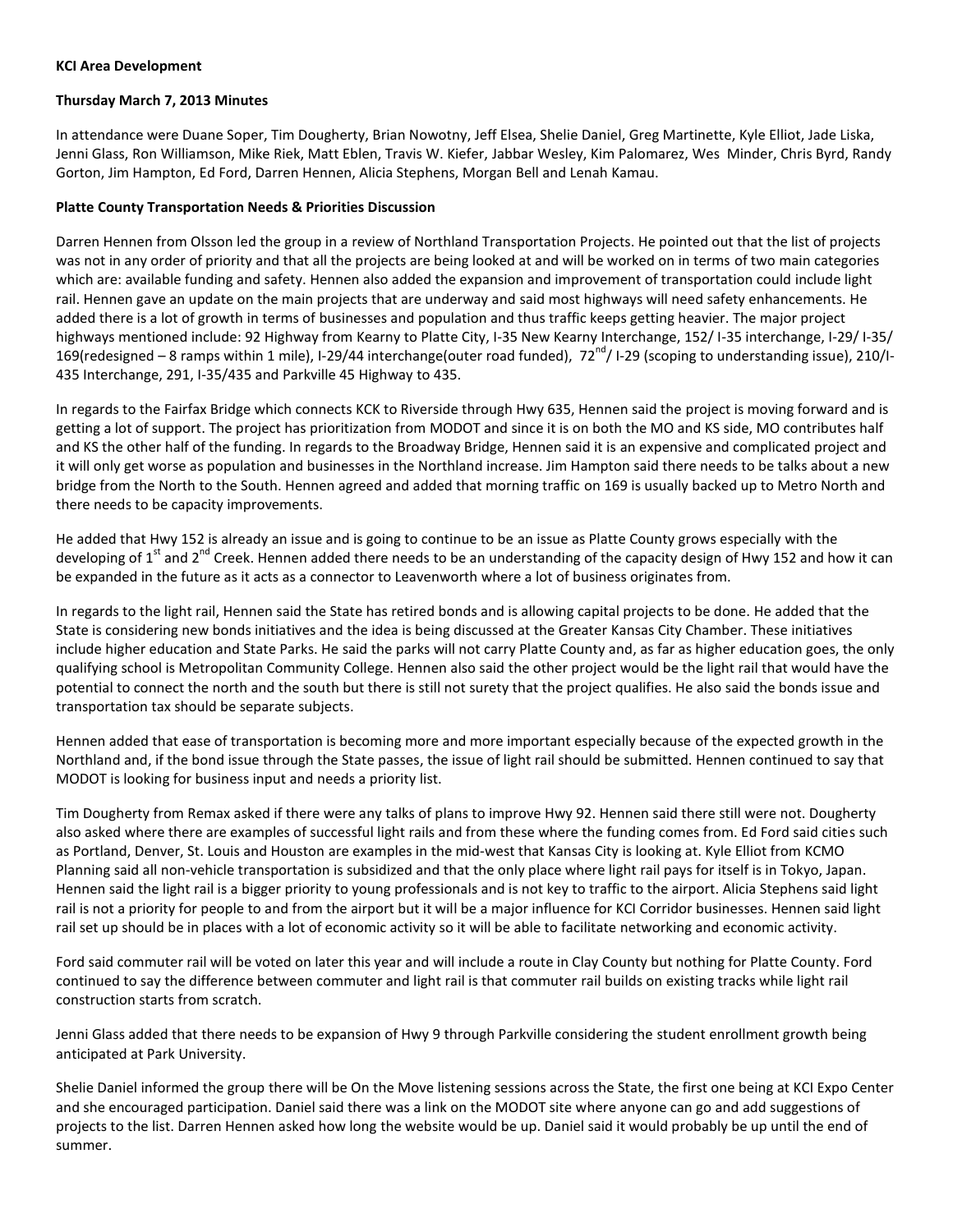Duane Soper said there needs to be a consistent voice from the Northland. Alicia Stephens said we need a list that is as inclusive as possible. Chris Bryd said the Ambassador Bridge over 435 was still outstanding and that it is MODOT's obligation. Darren Hennen said if it is not on Kansas City's list then it will not be on PIAC's list. Alicia Stephens said the list helps in identifying all pots of funding and the players.

## **1 st & 2nd Creek Name**

Chris Bryd said this is an opportunity to give this area of the city its own name. He said the marketing group is also discussing the issue and brain storming for a good marketable name for the area. There was a suggestion of the name 'Twin Creeks' for the area.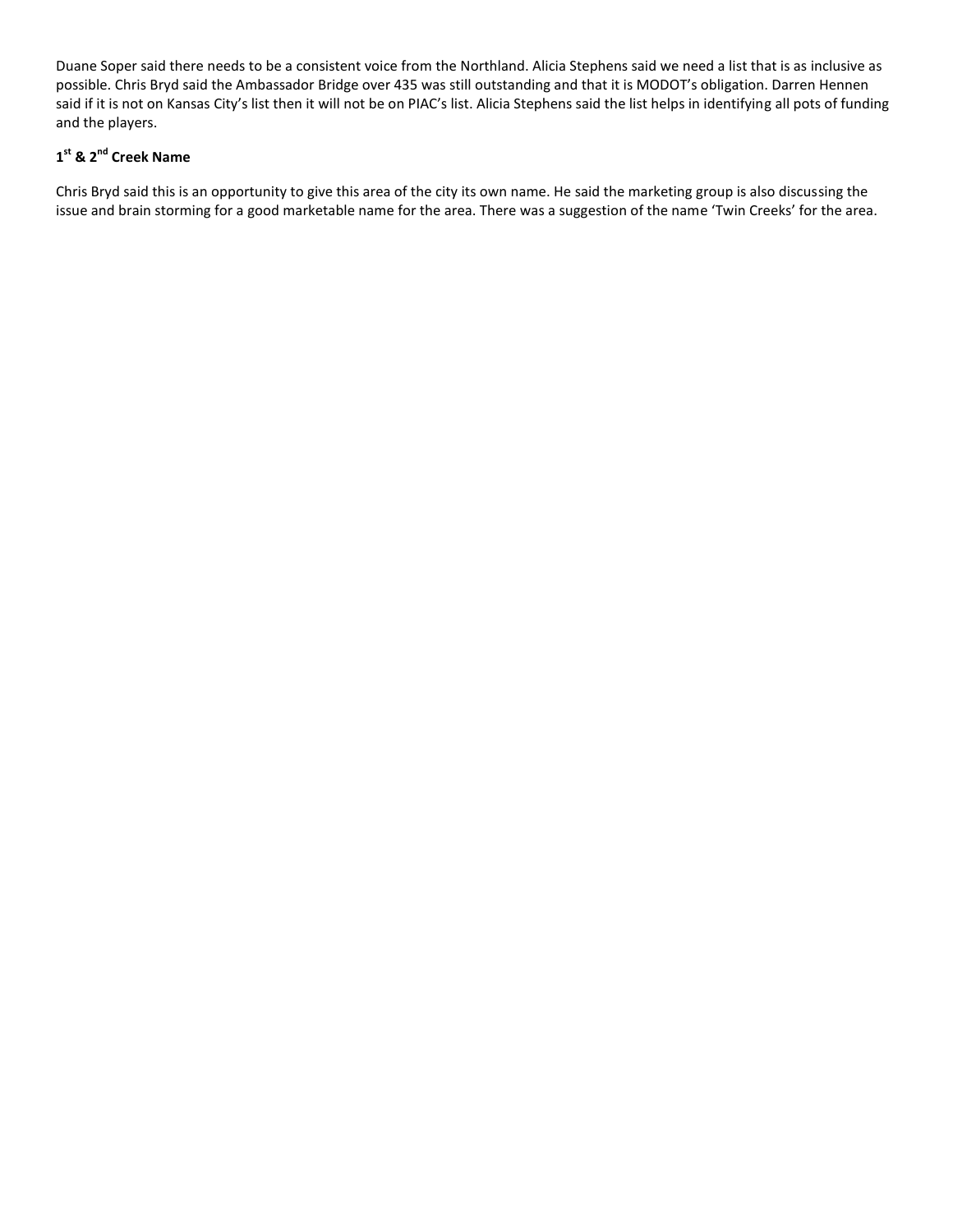#### **KCI Area Development Team**

### **Thursday April 4, 2013**

In attendance were Chris Byrd, Ed Ford, Gene Henson, Kim Palomarez, Brian Johanning, Brian Nowotny, Travis W. Kiefer, Matt Jarrett, Greg Martinette, Jay Burress, Mike Reik, Kyle Elliott, Beverly Roper, Matt Eblen, Mark McHenry, Valerie McCaw, Jeff Elsea, Ron Williamson, Shelie Daniel, Ed Bradley, Tim Kristl, Jim Hampton, Duane Soper, Brian Clow, Jabbar Wesley, Alicia Stephens, Diane Jones and Lenah Kamau.

Chris Byrd informed the team that renewal of the Platte County transportation tax passed. Alicia Stephens noted that many people were reached out to at no cost through email and social media. Ed Bradley said the commissioners were very supportive and that Kansas City Mayor Sly James also supported the renewal.

# **1 st & 2nd Creek Task Force**

Byrd said a meeting was held in the Kansas City manager's office to discuss how the City wants to move forward. He said instead of hiring an outside consultant, the City manager will put together a task force that will include both public and private representation, along with stakeholders, to see how best to undertake this project and move forward. He added that the project is presently at ground zero and the task force will be looking at what it is going to look like and what will be needed for the project to become a success, since it is a such a big project - almost building a city within a city. He added that the task force will also look at whether any new ordinances need to be put in place. Byrd said the Parks Department was looking at new rules for land use and this included the fact that development must be 150 feet back from a parkway and will require a special use permit. He added that most of the roads in this area will be parkways. The City preference is not to have much commercial development on parkways but that this would limit development in the watersheds. The Platte County EDC will work closely with the Parks Department to ensure that a compromise is reached. Alicia Stephens said the task force is a short term task force with a long term project to complete and that it would include Planning, Public Works, Parks and the private sector. Mark McHenry said the task force could be stepped up to a sort of commission. He commended the PCEDC team for doing a good job of laying the groundwork. He also said there needs to be an attractive name in place as soon as possible to enable marketing to proceed. Mike Reik asked how the KCI Area Development Team fits into the equation when the task force in place. Byrd said the KCI Area Team will continue what they are already doing and that the task force will only be a small group. He added that the KCI Area Team is very instrumental in providing information and support as it comprises of individuals from key industries and departments that will help with the project. Stephens said this group has focused so long on 1<sup>st</sup> & 2<sup>nd</sup> Creek, but the name of the group is KCI Area Development and that focus should be expanded to include other issues that deal with the KCI Corridor.

## **A) Updates and Considerations**

Stephens said Aaron Schmidt provided an update on the sewer, that it was slow moving but moving nonetheless. She also said there were challenges with the topography. Brian Clow said the design for 2<sup>nd</sup> Creek was already up and that construction will begin on two phases within a week. Stephens reminded the team about  $1^{st}$  &  $2^{nd}$  Creek ground breaking to be held on Wednesday 04/10.

## **Marketing 1st & 2nd Creek**

Byrd said the issue of having a name change has been discussed quite extensively and that it would be difficult to market with the name 1<sup>st</sup> & 2<sup>nd</sup> Creek watershed. He said names such as Westport, the Plaza, Waldo, Power and Light are names that people hear and identify with the area and even the lifestyle. Byrd said there needs to be a name that will make sense and that will evoke an image of what the area looks like. Stephens said she has used the name 'Twin Creeks' in some meetings but that the challenge is subdivisions within the area will have their own names. Byrd asked for suggestions as to how to come up with a name. Ed Ford suggested a contest in the local school districts to allow the kids to come up with a name. Valerie McCaw seconded the idea. Stephens said if that's the route that will be taken, there needs to be a sub-committee to help with sorting the responses. She also suggested the Northland Young Professionals. McCaw said NYP should be the judges of the responses that came in. Alicia said she would look in to getting the NYP to work with her and also that it needs to be determined what grades/ classes will take part in the contest. Byrd said it would be a good idea to have a name by the end of the school year. Ford asked if there will be a prize for the winners, as an incentive. McCaw said she will donate three \$50 gift cards, for first, second and third prizes. Ford said he will get a couple of tickets to a Sprint Center event. McHenry said he will give tickets to the zoo/ water parks. Reik said the kids will need more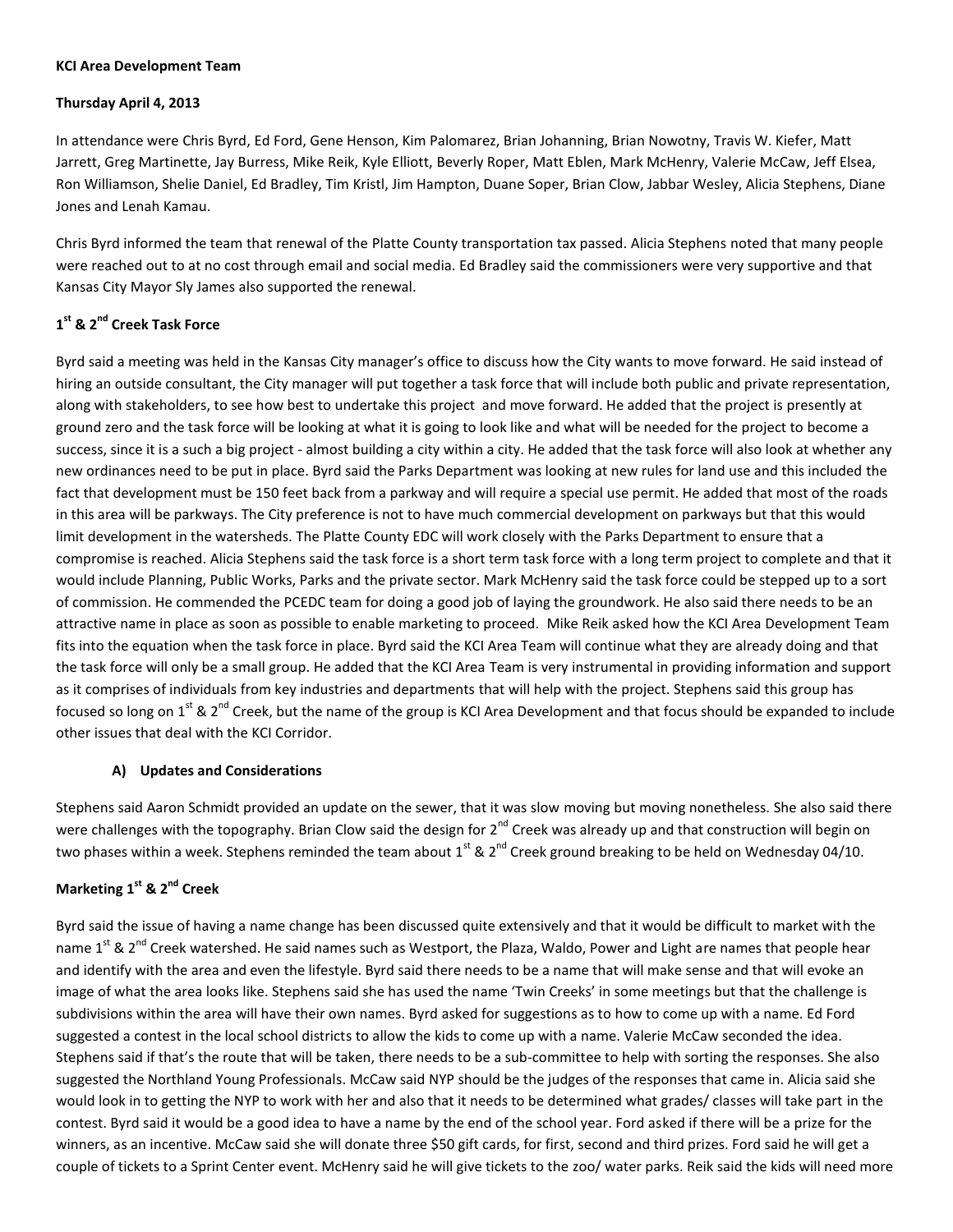information about the area to come up with an appropriate name. Stephens said she would be glad to go to the classes and provide more information to the kids. Commissioner Beverly Roper said the name was originally  $1^{st}$  and  $2^{nd}$  Creek in Paxton Downs.

### **Road Projects Updates**

Shelie Daniel said the pre-construction conference is going on this week. She said there will be rehabilitation of the bridge on I-29 to the airport and that the project will begin the evening of April 15 with closures for 21 days. Daniel added that there will be modifications to allow more lanes on Cookingham and that the backup plan is to send traffic to Mexico City Avenue and then back to I-29. Stephens said another option would be 112<sup>th</sup> and Ambassador then to Cookingham. Daniel said MODOT will not designate that route as a backup but that it is an option. Stephens said letters will be sent to area businesses and PCEDC member businesses to notify them of the closures. Bradley said 72<sup>nd</sup> Street from Prairie View to 9Hwy is closed for construction.

### **Updates from County/ City**

Ford thanked Platte County for their support of the Health levy. Commissioner Roper thanked everyone for support of the roads tax and said that it was one of the best utilized taxes she had ever seen. With regard to KCI Airport, Ford said the Aviation Department has hired a PR firm to help with presentation and proceedings of getting the message out as to what is happening with the project and that if everything goes according to plan some contracts will be approved as early as next year with construction taking place in three to five years. Byrd said Platte County has greatly improved the trail system. He said through the Public Improvement Advisory committee, a lot of trails have been built in the Line Creek area. He added that the trail on  $64^{th}$  street south was quite busy and it was good to see all the improvements. Stephens said that at the commission meeting, Parks Department had all of their grants laid out. Brian Nowotny said 17 grants were issued, one of them being in Riverside to extend the trail. Stephens said without the matching money from the County, a lot of communities would not be able to build the trails they have. McCaw commended Wes Minder for all his work on the Line Creek Trail as he took a lot of time to plan it.

Bradley said the Northland Chamber committee met with the cities of Riverside and Gladstone to talk about ongoing projects. He said most of Gladstone's projects are not highways and that project prioritization will be done next week. Stephens said the Northland has done a great job at pulling the projects together.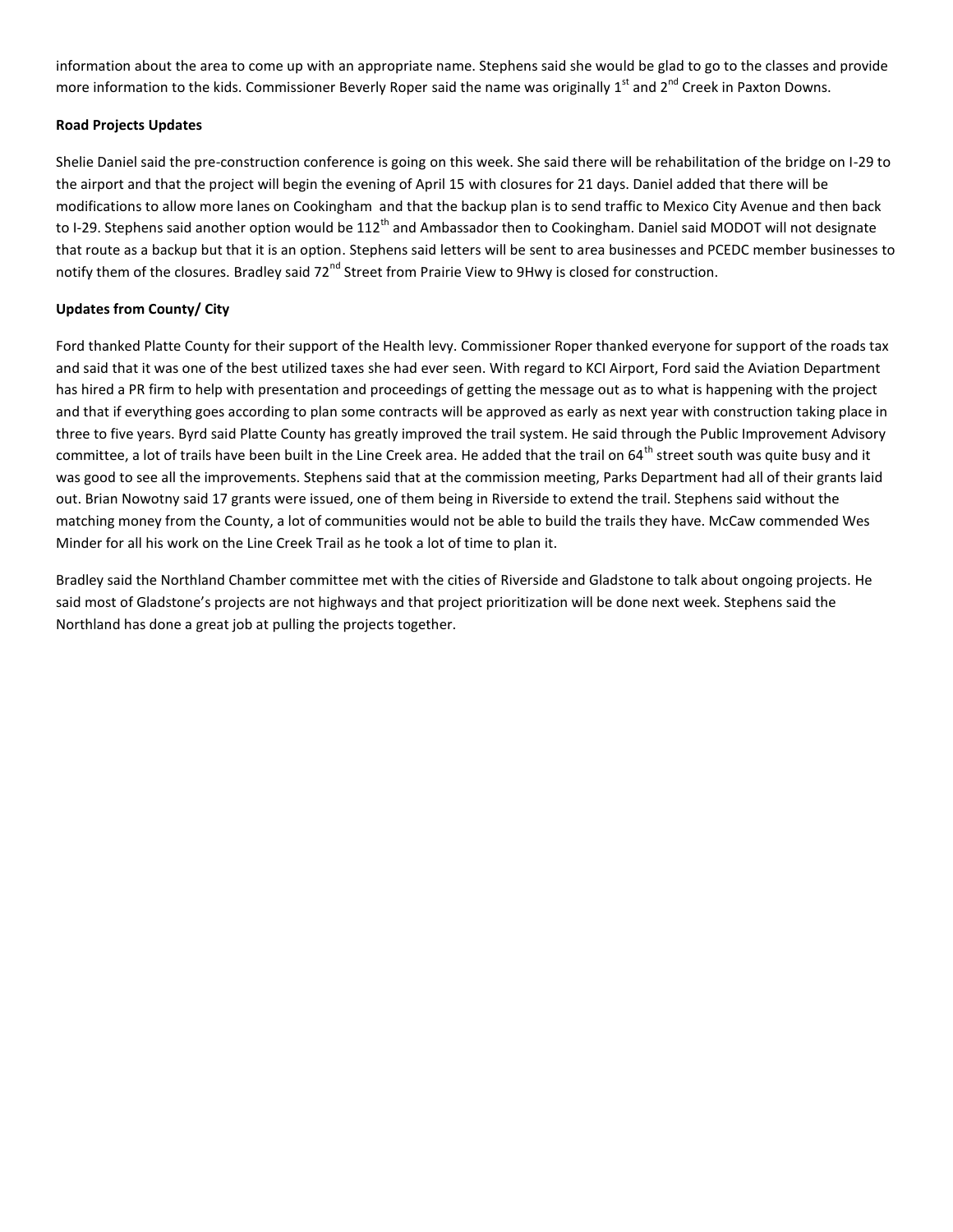## **KCI Area Development Team**

## **Thursday May 2, 2013**

In attendance were Mike Van Buskirk, Nick Suarez, Brian Votava, Daniel Erickson, Brian Nowoty, Brain Clow, Travis Kiefer,Aaron Schmidt, Pat Daniels, Mike Reik, Ed Ford,Jeff Elsea, Beverlee Roper, Jabbar Wesley, Jay Burress, Randy Jacobs, Jenni Glass, Valerie McCaw, Tim Krisl, Ed Bradley, Mark McHenry, Gene Hansen, Jade Liska, Sabin Yanez, Duane Soper, Jim Harpool, Jim Hampton, Alicia Stephens, Diane Jones and Lenah Kamau.

Chris Byrd welcomed the group and each person gave a self introduction.

# **1 st & 2nd Creek Naming Contest**

Daniel Erickson, member of the Northland Young Professionals, informed the group that the NYP judged the contest. He said a total of 30 students from schools in the Northland submitted their entries and that these were scored in four different categories including: Creativity, relevance, originality and marketability. He said prizes had been donated for the 1<sup>st</sup> through 5<sup>th</sup>-place winners. Fifth place went to Lauren Lyford from Platte County High School who came up with the name 'Valley Creek.' She received a \$ 25 Zona Rosa gift card donated by the PCEDC. Fourth place was Joey Evano from Park Hill High School, for the name 'Promito Creek'. He received a \$25 Zona Rosa gift card donated by Pro Staff. Third place was Bethany Pierce from Smithville High School for the name 'The Vines'. She received a \$50 Zona Rosa gift card donated by Hunt Midwest. Second place was Alisa Craig from Smithville High School for the name 'Grey Stone Valley'. She received a \$100 Zona Rosa gift card donated by V.S.M Engineering. First place went to Ashley Murphy for the name 'North Brook Valley'. She received two tickets and a parking pass to the Bruno Mars concert at the Sprint Center, donated by Councilman Ed Ford. Alicia Stephens said the names will be submitted to the PCEDC Marketing Committee and Board for final recommendation and approval.

## **Horizon's Office Update**

Brain Votava with NorthPoint Development said the southern portion of the Horizons Development site has been set aside for office use, up to 1M square feet. The first office building will be started in about 75 days. He said a stone bridge has already been put in and they are installing paving tiles and trees. Votava added that NorthPoint will be relocating their offices to the new building, along with two other tenants. Votava said \$25+ per foot rent is common for that type of building and with incentives they are able to offer occupancy for an effective rate under \$20 per foot. He noted that a headquarters facility increases the City of Riverside bonus significantly. Ed Bradley asked if Briarcliff is full. Votava said there is about a 90% occupancy rate. Jabbar Wesley asked how many buildings will be in the office park. Votava said it depends on what kind of layout will be in demand; they have a total of 1M square feet.

## **Platte County Office Market**

Michael VanBuskirk with Zimmer Real Estate Services first gave a background of Zimmer, telling the group that Zimmer was founded in 1948. Over the years, Zimmer has developed three billion-dollar projects, 3000 acres of commercial real estate and 30 million commercial square feet. The company has 17 current public sector clients, and developed the first STAR Bond District established in Kansas and the first LEED certificate speculative office building in the United States. VanBuskirk said in the first quarter Zimmer had an 18.57% office space vacancy in the KC metro area in all classes A, B and C. He said the strongest market is in the Johnson County area with a 15% vacancy rate and the weakest areas are downtown and the Northland. He added that rental rates for existing buildings average \$17.64/ foot while the Northland average is \$16.15/foot composite of class A-C. In regards to KCI office submarket, VanBuskirk said the earliest buildings were constructed in 1978 in Airworld Center. The office market in the KCI Corridor was down in the '90s but the market trended upward from there. When Farmland Foods consolidated and moved out of their buildings it left a lot of space. VanBuskirk said today the vacancy in the KCI Corridor is about 33%. The Kauffman Foundation owns the 11500 (former TWA) building which is in very good shape because of stable ownership. He also said the Ambassador Building, which is one of the newest buildings in the Northland, has been one of the most active on the leasing side since it has some of the largest floor plates. He added that the  $112^{th}$  Street/Ambassador building, which is the old Community America Credit Union, is available. He said the Citi Cards building has floor plates of about 60,000 square feet and a 20,000 square foot daycare center, but Citi Cards is downsizing and vacating the building, which is now available.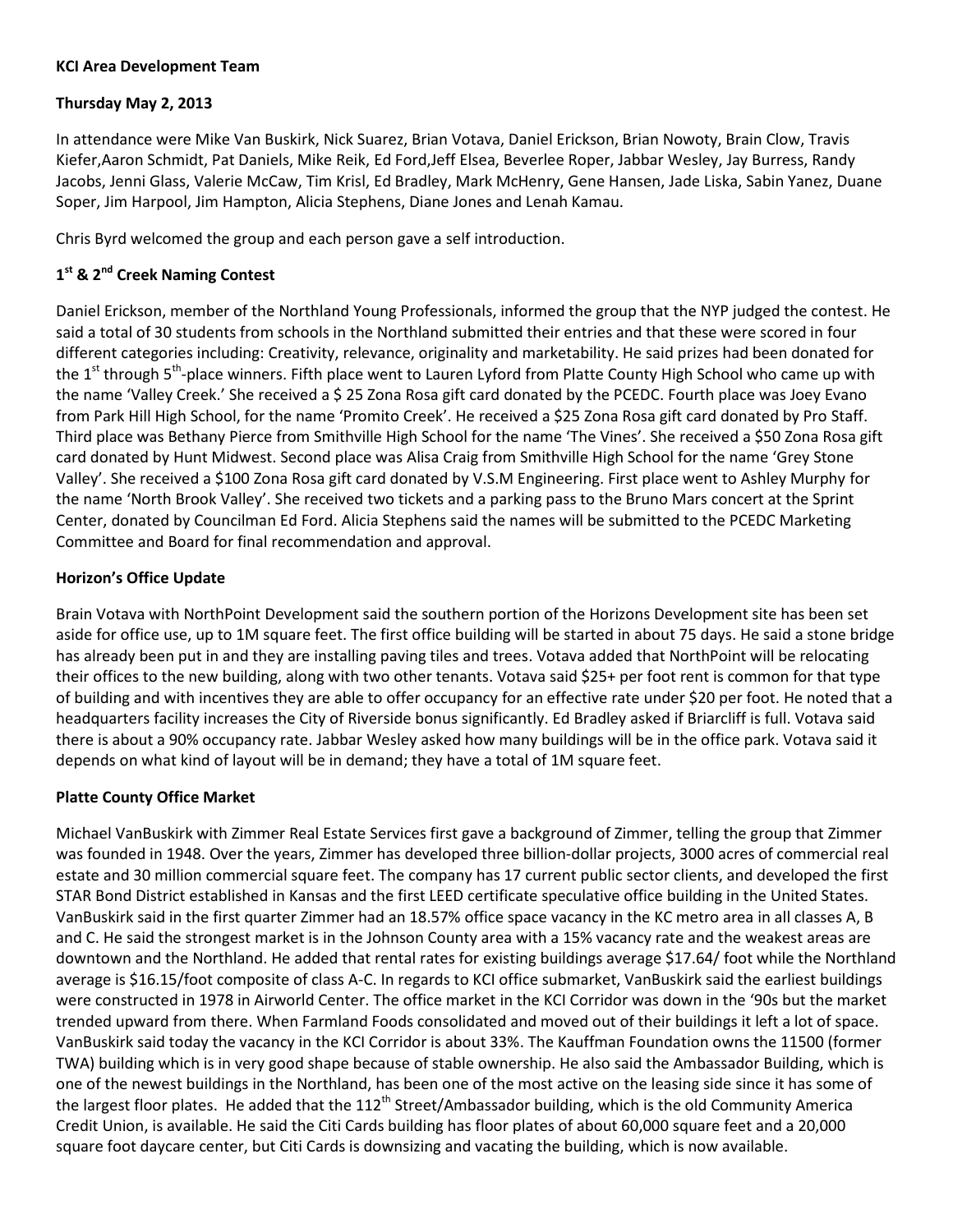Alicia Stephens said Kansas City is a finalist in a project looking at the Citi Cards building. VanBuskirk said the Ambassador I building was bought by an investor and is now owned by Arvest Bank. It has some vacancy. He added that the Executive Hills Buildings were occupied by PARS/ Worldspan with 200,000 square feet over a period of five years but that they gave back some space and now have about 30,000 square feet. Most of these buildings had building issues and parking spaces have been a big challenge.

Tim Kristl asked why there has been much success in retail and residential markets but none in office markets in the Plate County area. VanBuskirk responded by saying that some companies downsize, and some just get to the airport and want their offices to be located there. He commented that where company's decision maker lives often determines whether the company takes offices in the area. The dynamics of the market at any given time also makes a difference. Stephens asked why the Sprint facility drew so many offices towards the south side of the city when it came into the market. VanBurskirk said there was enough velocity in the market and the timing of the economy was just right and so offices just absorbed the vacancy.

Jim Harpool asked what could be done to fix the situation. VanBurskirk said there need to be new companies coming in and taking up the major buildings such as the Citi Cards buildings, rather than the same old companies moving from one office to another. Harpool said the area has old buildings, small floor plates and parking issues and noted that that Platte County has made a lot of infrastructure improvements. He asked if the new airport terminal would lead to any improvements. VanBurskirk said it would help, as a lot of companies would want to be close to the airport. He added that he new sections of Ambassador Road and Skyview have been positives.

Valerie McCaw said a good way to market Northland buildings would be to market the issue of convenience, since the highways in the south part of the city are much more congested with traffic. She asked how much the telecommuting trend had affected office space occupancy. VanBurskirk said it is the main affecting factor as companies do not need office space as much, with employees working from home, but it increases owner-occupancy opportunities.

Bradley asked if the Kansas tax law change made a difference. Votava replied there has been a lot of talk of companies moving but that no action has been taken yet. He feels a lot of companies will be seriously considering putting up buildings and offices in Kansas based on how much they can save and the incentives offered.

Pat Daniels said the local government as well as the airport-owned industrial park has a significant bearing in the marketplace. He asked how much effect the government has on private-sector office occupancy. VanBurskirk said this has thrown a lot of competition into the mix, as some of the best products in the market that could have gone private are now government owned. Stephens said almost all counties have public participation and that it takes both the public and private sectors to make things happen. She added that any businesses moving into on-airport government property do not have the opportunity of owning the ground.

Ed Ford asked if having Google high speed internet available in these buildings would help. VanBurskirk said this would really and noted that there are not many internet providers available in a lot of these areas. Ford also asked if some of the buildings can be put to creative use such as having schools/ universities in them. VanBurskirk said it would be a great opportunity for schools and colleges to move in and even possibly owning the buildings. Harpool asked if improving the parking ratio would make a difference. Nick Suarez said this would not help as typically the tenants who need more parking also need larger floor plates. VanBuskirk concluded by saying support from PCEDC and KCADC is very important as there is a need to get some big companies into the area.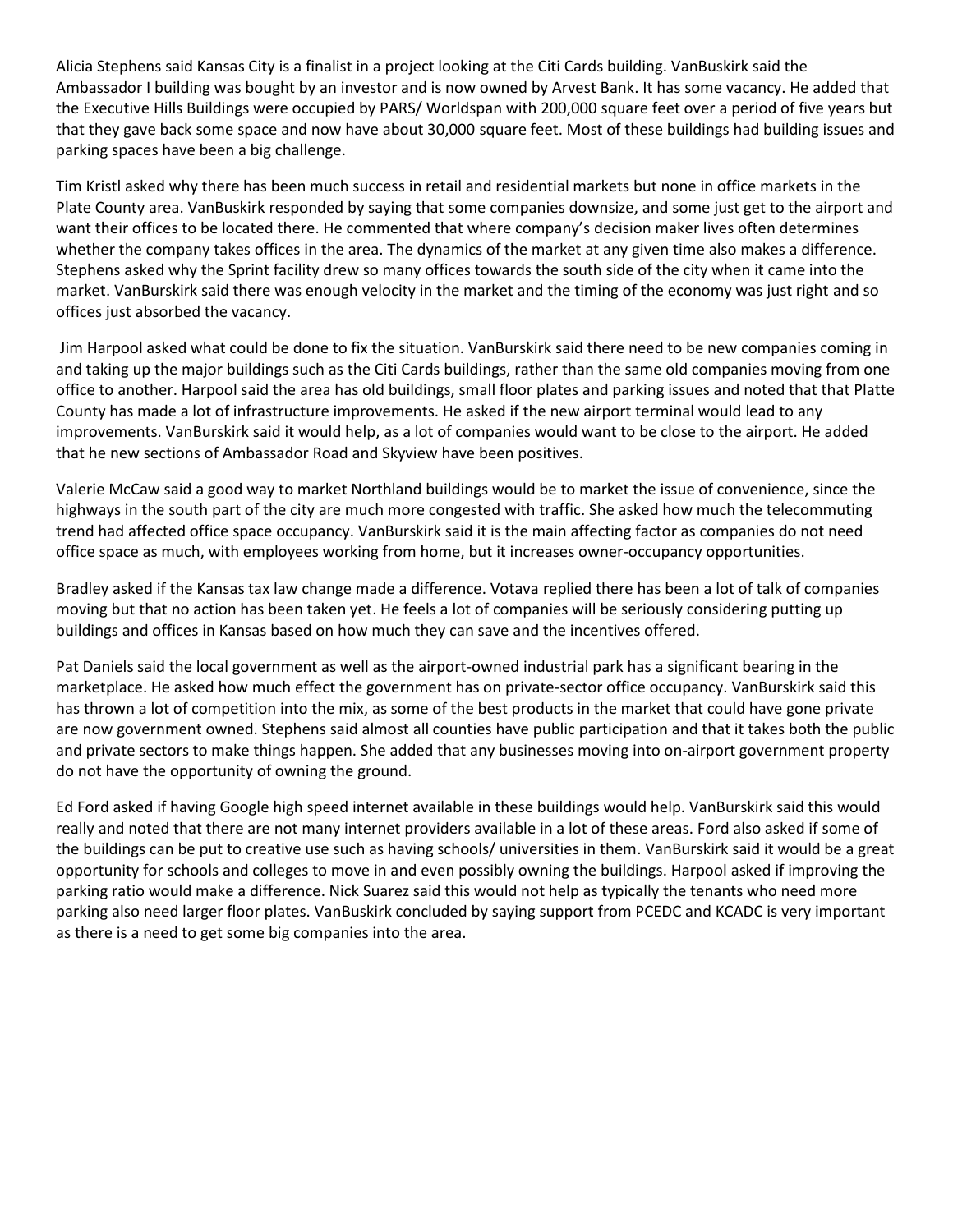KCI Area Development Team August 1, 2013

In attendance were Jeff Elsea, Beverlee Roper, Duane Soper, Valerie McCaw, Ron Williamson, Jabbar Wesley, Jade Liska, Jay Burress, Chris Byrd, Matt Jarrett, Jim Harpool, Matt Eblen, Brian Clow, Travis Kiefer, Roger Lewis, Alicia Stephens and Morgan Bell.

Chris Byrd welcomed the group and introduced Jim Harpool who gave a presentation on MD Management's plans for Ambassador Drive.

### *Ambassador Drive discussion*

Harpool began his presentation by leading the group through the development of the KCI Corridor TIF. MD Management owns 1500 – 2000 acres in the Northland, 330 of those acres is in the Ambassador/KCI TIF Corridor. The challenge MD now faces is what to do next.

Chris Byrd asked if they considered doing any multifamily. Harpool responded no, some is zoned agriculture and the rest for industrial and commercial. The southern portion of the corridor, Hunt Midwest has plans for senior housing but that piece of ground does not yet have sewer.

Harpool reported Sam's is under contract for 18 of the 30 acres off Tiffany Springs & Ambassador. The northwest portion is zoned industrial and MD is unsure about what to do with the area along I-29. Harpool said two groups are looking at doing multifamily. MD has talked to a few dealerships but until there is more residential in the area, there is not a lot of interest from the dealerships.

Alicia Stephens asked if the area had enough power for a data center. Harpool responded not right now. Valerie McCaw asked if the substation at Congress would not support that area. Harpool said they are struggling getting conduit but there is infrastructure in place. Byrd said it would be a perfect location for a large headquarters. Stephens said the challenge is that the KCI TIF is maxed for funds.

Beverlee Roper said the ground is very attractive, with the boomers retiring would it be possible for condos? Stephens responded the old Ramada Hotel is turning into luxury apartments. Roper said she would like to see new, beautiful condos with lakes and pools in Platte County. Harpool said the challenge is to get the KC buyers to break away from traditional housing. He added it's even difficult to find builders who will take on something untraditional. People enjoy that type of housing on vacation but people in the Midwest do not want to live there permanently.

Harpool said when you look at the younger demographics; builders are about 5-8 years behind the demographic curve. Until KC proves otherwise, they won't build non-traditional. Duane Soper added even empty nesters are moving into bigger homes.

Jeff Elsea asked what MD would like to see there. Harpool responded that ideally they would put nice office space there but it's not possible. He would like to see a Corporate Woods type campus but now they're having problems too since the buildings are 35 years old. Stephens added an example of CRB moving out of the KCI Corridor because they wanted Class A space.

Harpool said the next leap will be more difficult because we need residential. Byrd said NorthPoint is putting in multifamily behind Burlington Creek. He added it's a great architectural look with the added amenities. Harpool said the US needs 2.5 million units of housing and there's only 800,000 being built this year. He added we will be in a housing crunch for the next decade and it takes years to catch up. There's four and a half months supply of homes currently on the market and builders have raised prices three times this year. Most young people in this country have never been through a recession before and we are now back to the need for workforce housing.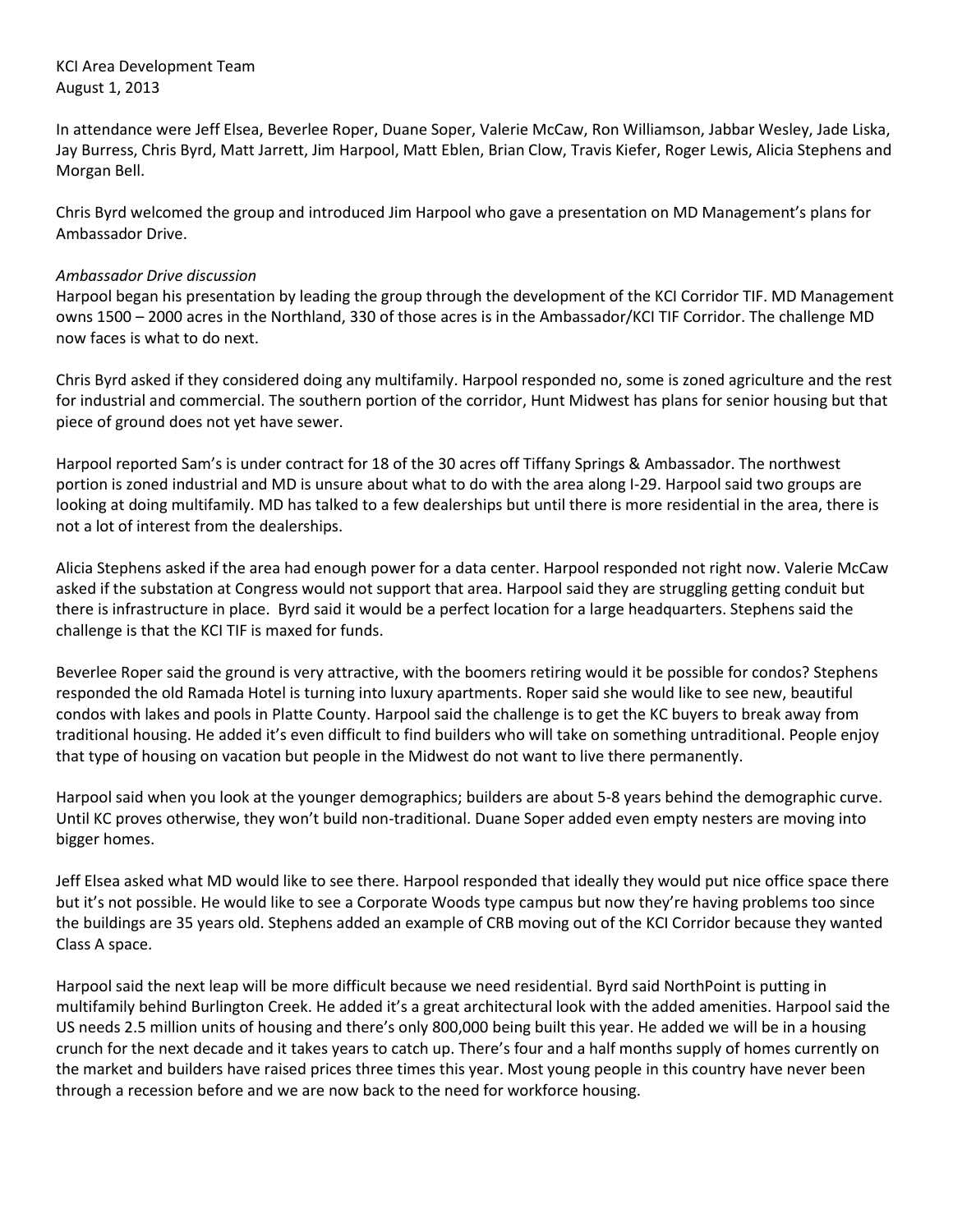## *Twin Creeks Taskforce*

Stephens said she is concerned there is not enough commercial in the KCI land use area plan. That is what the Twin Creeks taskforce is focusing on. She added it's a joint effort between the City and the EDC and there is equal representation of private and public. Stephens reported the taskforce met a couple times, first to find the group's purpose, the team viewed Kyle Elliott's presentation of the area plans currently in place. It's difficult to compare the area to Shoal Creek since Shoal Creek has one main owner and there are over 700 land owners in the Twin Creeks KC area. Stephens reported Kyle is preparing maps with the top 50 land owners for the next meeting. The group will also hear presentation from Ernie Wassmann and Frank Lenk about housing and demographics.

There is some discussion about trying to decide what the market will be and going after it. Stream setbacks could be a problem for the area. Stephens said the Twin Creeks KC taskforce is chaired by Ed Ford and Ed Bradley. Byrd said the market is going to do what it's going to do. The challenges are in the larger picture. Stephens said another challenge the current commercial is primarily in the Park Hill District not R3 and R3 will have the biggest residential housing impact.

## *Airport Advisory Group*

Stephens reported the group is meeting every two weeks. They are currently having airport school and learning a lot. The next meeting will be a tour of the airport underside. Stephens added that every terminal has five mechanical rooms so there's 15 mechanical rooms total. She said the group has had a quorum at every meeting. Stephens also reminded the team that the Platte County EDC has not taken a position and will not do so until the education process is complete. She said the advisory group is currently focused on learning and prioritizing the challenges.

McCaw said the three separate building systems worked early on but now the buildings are 40 years old. Stephens said the group has not yet gotten to the point of discussing the new terminal. Roper asked if both sides were represented. Stephens responded there is fair representation of both sides and the chairs have asked members to be very cautious. She added there is bi-state representation and representation for both pro and con.

## *KCI Corridor TIF*

Sam's has extended the timeline and is looking to close mid-to-late September. The group has not looked at revenue and what it means to the TIF. There are many funding needs and the team will have to look at the priorities.

The next KCI Area Development Team meeting will be September 5<sup>th</sup> at 7:30 a.m. in the Platte County Resource Center.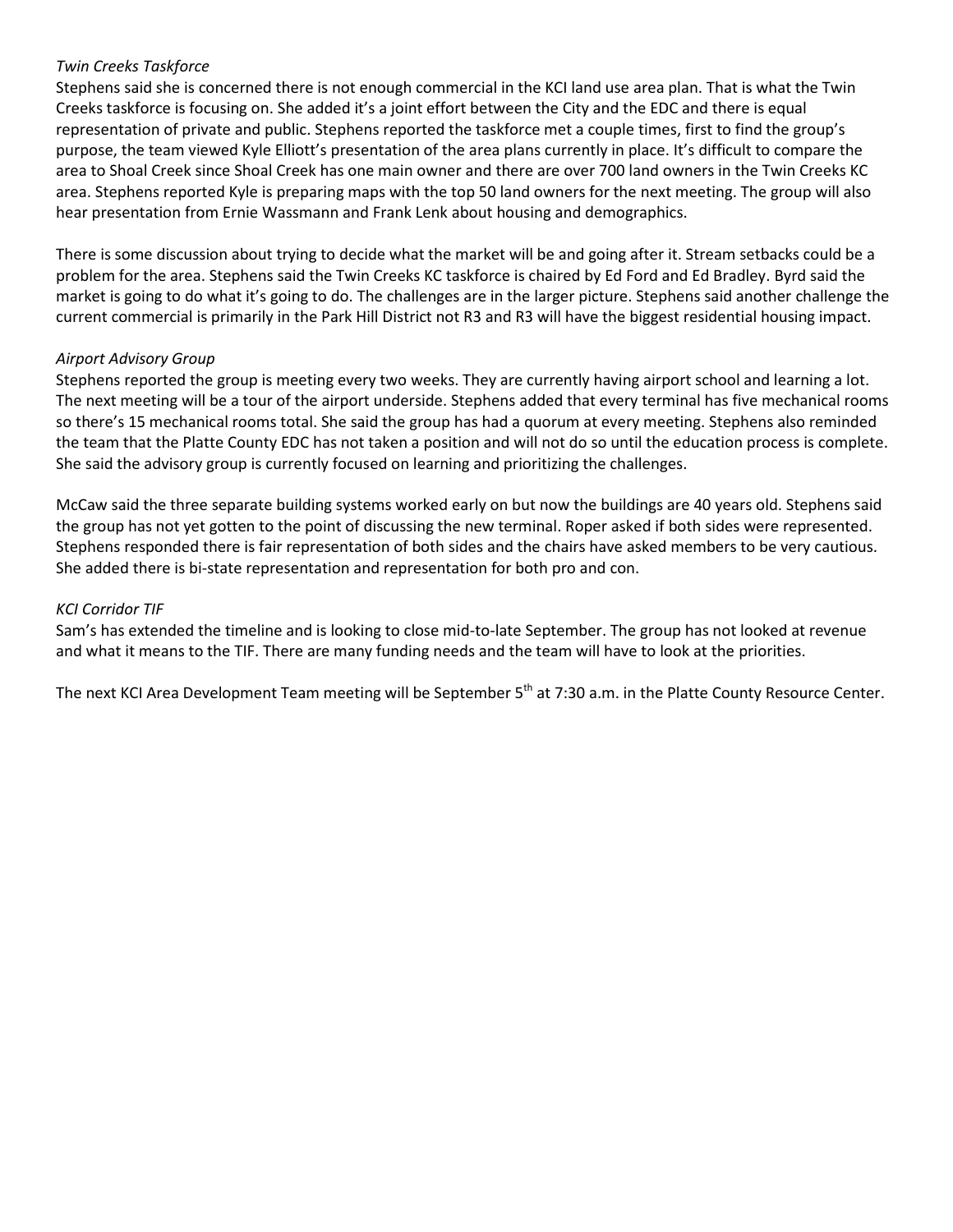KCI Area Development Team October 3, 2013

In attendance were Beverlee Roper, Duane Soper, Ed Ford, Kyle Elliott, Greg Foss, Ed Bradley, Brian Johanning, Roger Lewis, Matt Eblen, Leslie Butler, Mac Crowther, Chris Byrd and Morgan Bell.

Ed Bradley welcomed the group and introduced Mac Crowther. Crowther explained his group is the Midwest partner of ARA. He said the drive for submarkets is the school system and the occupancy around the metro is over 95 percent. Crowther said there is a perception of over growth but the metro is right on track. Looking ahead, there is nothing going on to be very worried about and the future is bright in Platte County. Burlington Creek is the latest example where building was justified. Crowther explained the younger age group is not looking to buy yet and empty nesters are tired of taking care of their home and moving into nicer, luxury apartments. The demand is for properties downtown and the urban core because people want to walk.

Crowther also said apartments aren't suitable for the type of land in the Northland. There is very limited good developable land available. The market is strong and Crowther sees it staying strong as Kansas City is becoming a stronger city. Outsiders want to be here and properties increase in value about 5 percent a year on average in KC. Crowther explained that people come here to buy and they are looking to buy multiple units.

Bradley asked Crowther to talk more about schools. Crowther said schools show areas of economic viability and the benefit is it attracts a strong economy. Ed Ford said at the last Twin Creeks taskforce meeting, the group looked at building permits in the area. Ford said permits were down from Johnson County and Wyandotte County. Crowther said it's more about where there is development. Wyandotte's development is all around the Legends area. Cerner is a big driver and the apartments will do well that. Most of Johnson County's development is around the Lenexa area. Ford asked what a good ratio was for single-family to apartments. Crowther responded it depends on where you look. The difference between apartments really depends on A+ apartments versus B ratings.

Ford asked Crowther for his thoughts on the new Ramada Inn development. Crowther said it will be a tough road because the physical rehab on the building is challenging itself. He said it can be done but it will be very difficult. Duane Soper asked if he thought the area could support another luxury apartment complex. Crowther said yes, demand is not the issue. Ford said the office space being so vacant and B classified was an issue. He said he's seen a lot of types of buildings being converted to residential. Crowther said that would be difficult but it is a common thread. People want walkable options and those are the driving factors for people wanting to live downtown and on the plaza. Up here that sort of development on its own would be tough.

Ford asked if Crowther thought the new KCI development would be beneficial. Crowther said it is a big deal and if the new terminal comes, more employment will drive development.

Matt Eblen asked what buyers are looking at. Crowther said buyers want a return. They are looking at the rent values and all buying is driven by what you can get in rent. That will drive the style and amenities of the apartments. Eblen said he is seeing a trend around universities and asked if Crowther thinks it will happen around smaller universities such as Park. Crowther said yes the demand is off the charts for what people want.

Chris Byrd asked about senior housing and if that is something the community should look at. Crowther said the complex next to Riverstone is a good example. Senior housing is growing rapidly. There is a high demand and population growth and if done right and managed right it can be done very effectively. The most well run properties have a wait list currently.

Eblen asked how we can get the community to support new multi-family housing. Crowther said it is difficult and there needs to be an explanation of what you're building and who will live there. You need to show the community will remain high quality. Crowther explained there is a high cost to buying a complex. Costs are all up and average \$150,000 - \$200,000 per unit. That's a huge investment for the buyer. The classic garden style is preferred and there doesn't need to be a high volume. Burlington Creek has 298 units but there is the demand around the retail.